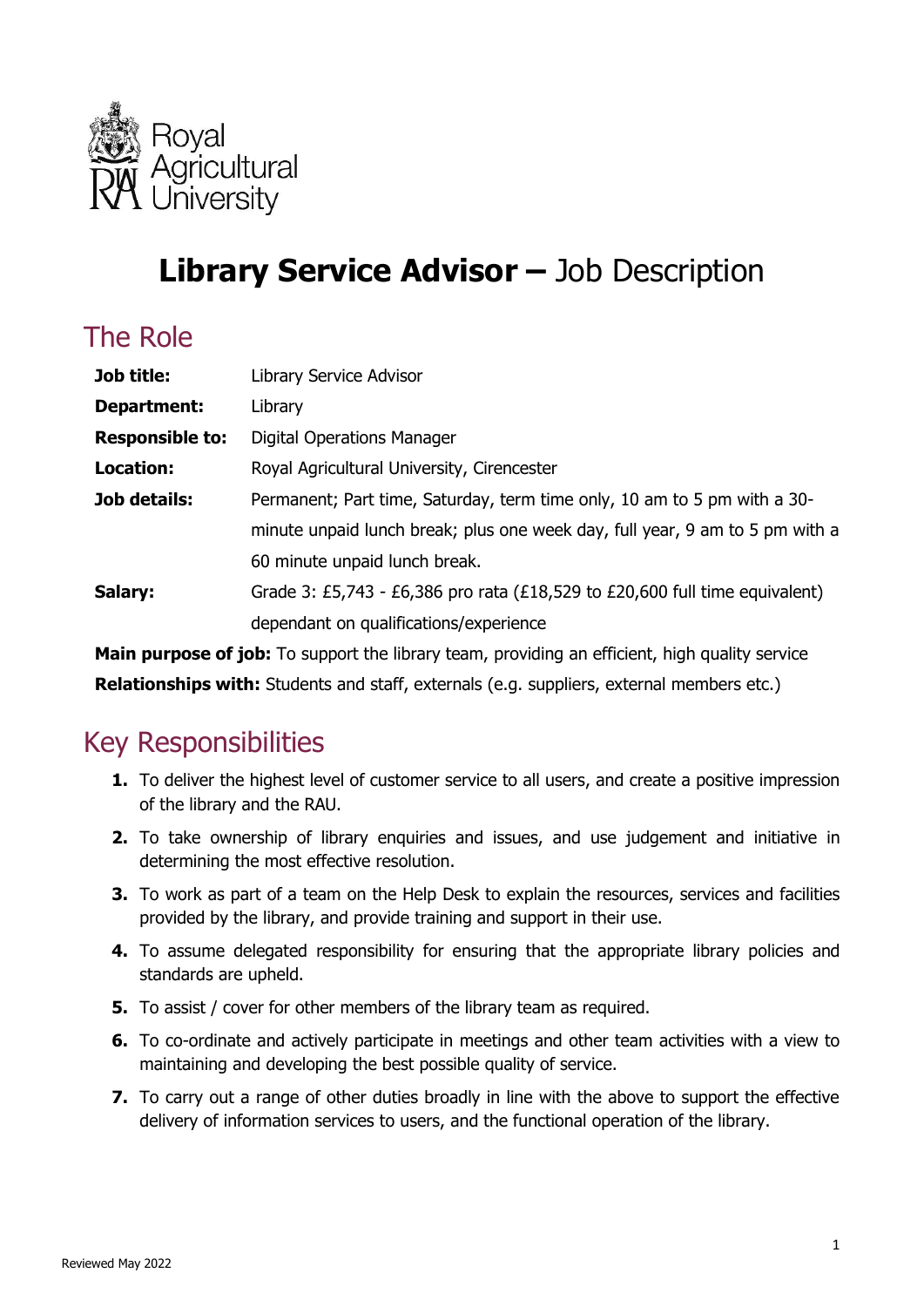# Principal Areas of Responsibility:

- **1.** To take sole responsibility for the library during extended opening hours, including maintaining security of stock and ensuring the well-being of library users.
- **2.** To welcome users and answer directional and procedural enquiries received in person, by phone or e-mail.
- **3.** To assist readers to use the online catalogue and to access resources, and provide initial assistance with printing, scanning and use of the self-service kiosks etc.
- **4.** To share in a wide variety of administrative tasks and duties including, but not limited to: stock-checking, shelving, tidying, book processing and minor repairs, box labelling etc.
- **5.** To help maintain the upkeep and good order of the library environment, including regular quiet patrol.
- **6.** To take periodic headcounts.
- **7.** To monitor and respond to student e-mails in the generic mailboxes, including the noise alert service.
- **8.** To ensure the library and its contents are left secure on closing up by following the correct locking-up procedures.
- **9.** To communicate effectively with daytime and evening library staff to ensure smooth handover.

**10.**To liaise with duty security staff as appropriate.

These Principal Areas of Responsibility should be regarded as flexible rather than fixed, and are subject to change as RAU Library Services develop.

### Other Responsibilities/Duties:

- **1.** Participate in team projects for the development of the service.
- **2.** Carry out peer training within the team.
- **3.** Maintain, replenish and display agreed notices, guides, displays and publicity materials.
- **4.** Undertake specific areas of responsibility as agreed with your line manager.
- **5.** Take responsibility for your own training notes, either print or digital, and ensure they are correct and up-to-date.
- **6.** Uphold the Library Team Charter and the values encapsulated therein.
- **7.** Undertake periodic Continuing Professional Development activities, both internal and external, to keep up-to-date with developments in the library and information domain with particular relevance to HE.
- **8.** Ensure that reasonable care is taken at all times for the health, safety and welfare of yourself and other persons to comply with the relevant University policies and procedures, including those pertaining to lone working.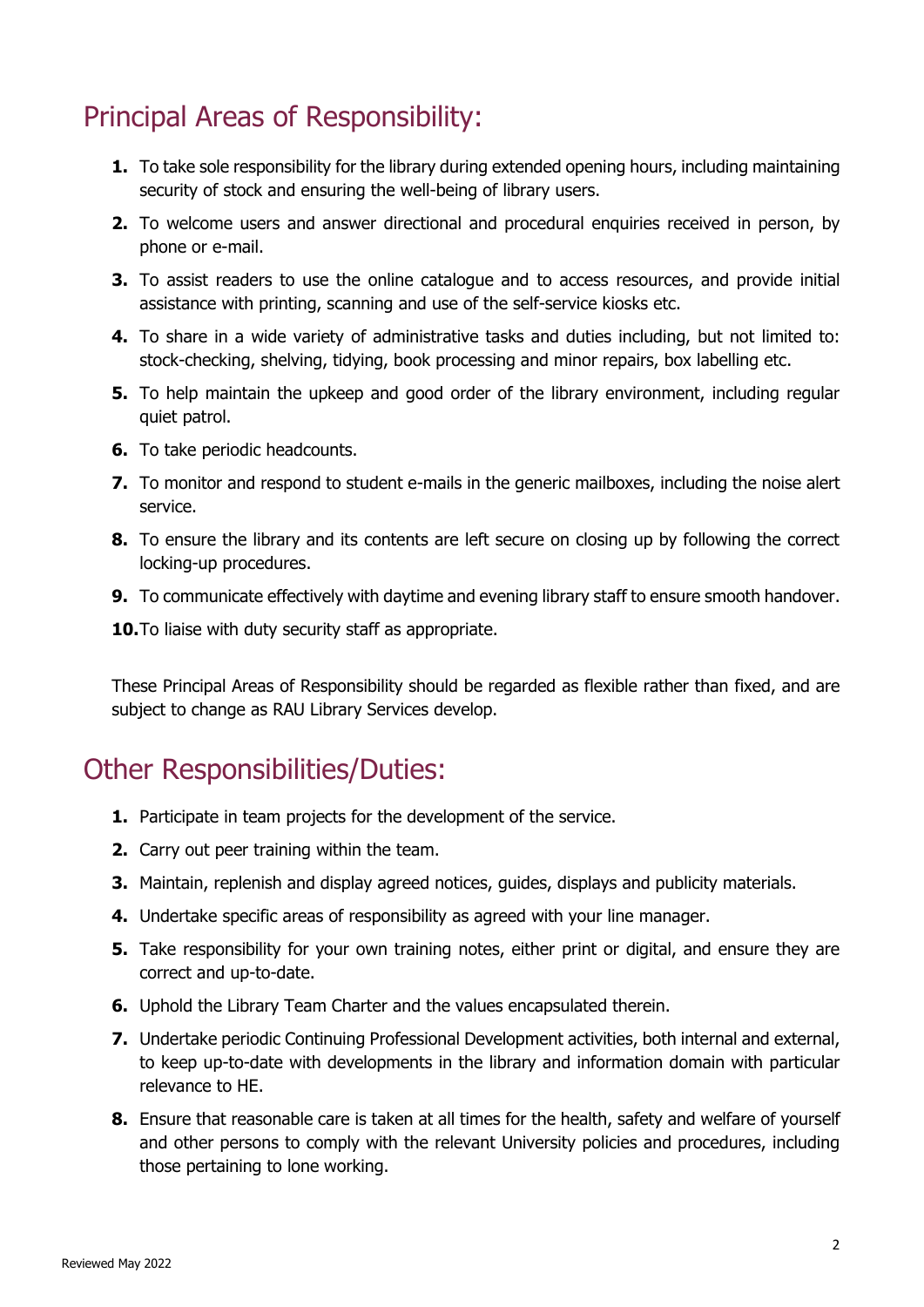#### General Responsibilities

- The University is committed to equality of opportunity. All staff are required to comply with current legislation, University policies and good practice guidance.
- All staff are required to act in a way that safeguards the health and wellbeing of children and vulnerable adults at all times. The post holder must be familiar with and adhere to appropriate safeguarding policies and guidance and participate in related mandatory/statutory training. Managers have a responsibility to ensure their team members understand their individual responsibilities with regard to safeguarding children and vulnerable adults.
- All staff are required to participate in the University appraisal process and should ensure they are familiar with the process and plan time to prepare for their appraisal. Following the appraisal, staff are expected to undertake in any necessary learning and development and work towards the objectives that have been set.
- The University expects staff to attend any training designated as mandatory and to undertake learning and development activities to support their role. Managers must facilitate learning and development within their teams.
- It is a condition of employment that staff will not disclose any information obtained in the course of their duties other than to those entitled to receive it. The post holder must ensure that the confidentiality of personal data remains secure and that restricted information or highly restricted information to which they have access remains confidential during and after their employment at Royal Agricultural University. All staff must undergo appropriate data protection training as required.
- All absence from work must be reported in accordance with the University's absence procedures and recorded on iTrent.
- The University acknowledges its responsibility to provide a safe, smoke free environment, to its employees, service users and visitors. It is the policy of the University not to allow smoking on University premises other than in specifically designated areas.

| <b>Requirements</b>                                                                              | <b>Essential or</b><br><b>Desirable</b> | <b>Measured By</b><br>A) Application Form<br>B) Interview<br>C) Test / Exercise<br>D) Presentation |
|--------------------------------------------------------------------------------------------------|-----------------------------------------|----------------------------------------------------------------------------------------------------|
| A good standard of general education                                                             | E                                       | A                                                                                                  |
| Excellent communication skills, able to communicate effectively<br>at all levels                 | E                                       | A, B                                                                                               |
| Good level of IT Skills - MS Office, use of search engines                                       | E                                       | A, B                                                                                               |
| Excellent time-management skills and punctuality                                                 | Е                                       | A, B                                                                                               |
| Ability to use own initiative to prioritise and complete work tasks,<br>with minimum supervision | E                                       | A, B                                                                                               |
| Ability to carry out administrative / clerical routines accurately<br>and efficiently            | E                                       | A, B                                                                                               |

#### Person Specification